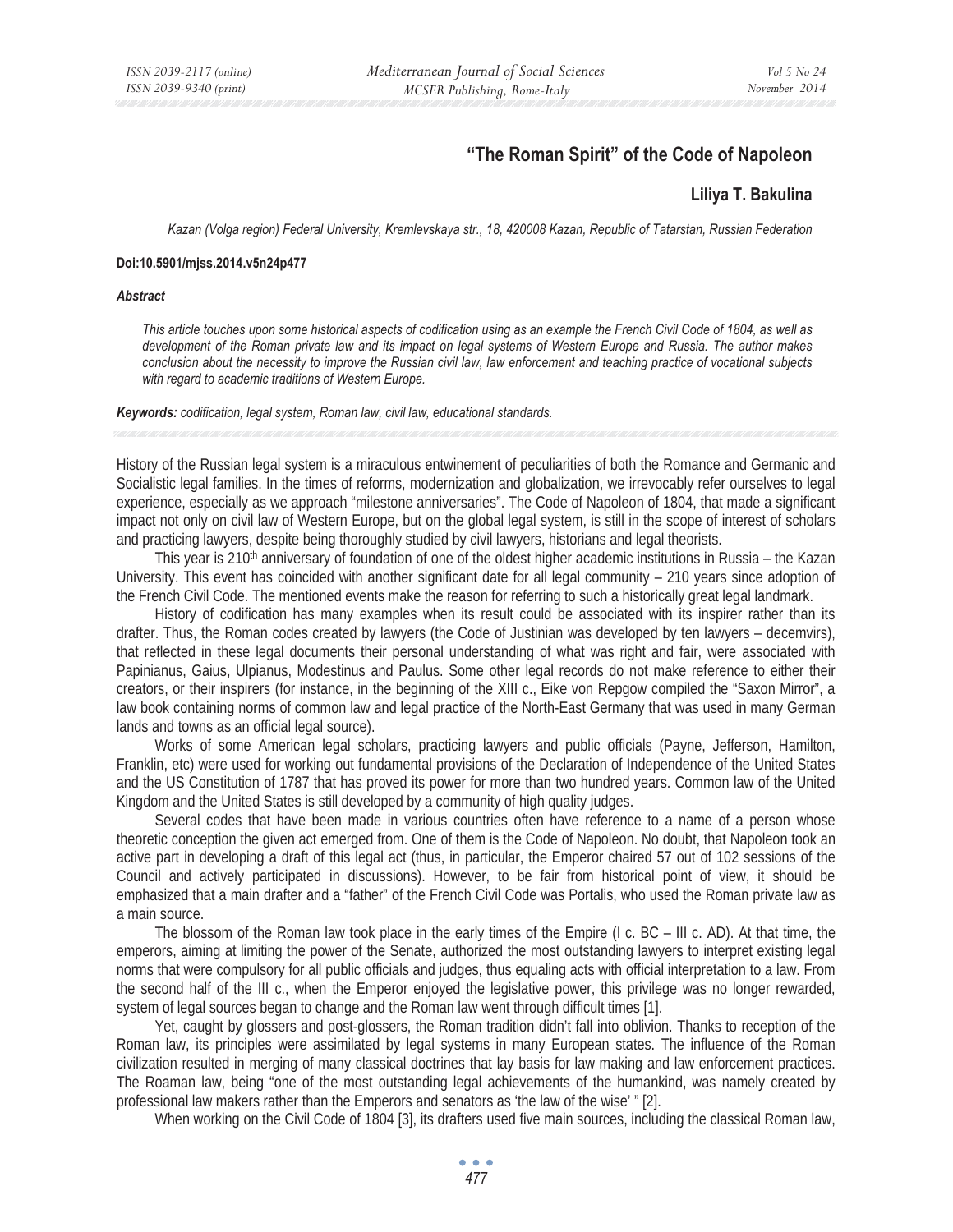| ISSN 2039-2117 (online) | Mediterranean Journal of Social Sciences | Vol 5 No 24   |
|-------------------------|------------------------------------------|---------------|
| ISSN 2039-9340 (print)  | MCSER Publishing, Rome-Italy             | November 2014 |

the French common law, works of renowned French lawyers, "intermediary law" (droit intermediaire) used at times of the Revolution of 1789 – 1799 and legal heritage of the greatest French enlighteners [4].

The French Civil Code preserves not only the Roman terminological tradition, but Roman legal conception. Thus, the Code of Napoleon is centered on the institute of property, containing the Roman interpretation of property as an abstract and absolute right: "Property is the right of enjoying and disposing of things in the most absolute manner, provided they are not used in a way prohibited by laws or statutes" (see Article 544).

The Code of Napoleon borrowed and developed the Roman legal concept of equality of parties and its voluntary and irreversible basis. Consent between the parties was an obligatory condition for the contract to be valid: "There is no real consent, if it resulted from mistake, act of violence or fraud" (Article 109).

In France, as contrasted to its reception in Germany, the Roman law enjoyed recognition not because its being the law of the Roman Empire, but because of having high legal standards. The French law didn't break its ties with the Roman law, using its proper concepts and legal terminology or, if needed, norms of substantial law. For example, division of civil law into three main parts including "persons" (legal position of subjects), "things" (objects of law and the relevant property rights), "law suits" (means of implementations and defense), which date back to "Institutiones" of Gaius. This very system was used as basis of the French Civil Code of 1804. Founded on the Roman law with regard to circumstances, there developed law of things and law of obligations. The family and inheritance law was based on the ancient French common law.

Coutumes were largely used on the territory near the northern French borders. At the same time, in some districts where coutumes were spread the Roman law was not completely denied.

Works of famous French lawyers of the XVII and XVIII cc. Dumoulin, Coquille, F. Bourgoin, Domat, J. Pottier, K. Olivier) were as much the main reference points for developers of the Code of Napoleon as works of renowned Roman lawyers. The French civil law was built thanks to the help of practicing lawyers, who continued reception of the Roman law, but also secured the major part of the national common law [5].

The French publisher J. Sorel wrote about the Code of Napoleon the following: "I can hardly imagine any other country where civil law would penetrate so deeply into its customs and could become the integral part of the spirits, feelings and literature of the whole nation". We assume that J. Sorel's words may be referred to one more nation – the Romans, whose spiritual genius revealed itself primarily in development of legal forms and concepts. The Twelve Tables was a must-know of every Roman citizen.

The Code of Napoleon influenced much not only on development of civil law of the continental Europe, but also Russia. Thus, the project of the Civil Code of the Russian Empire of 1809 compiled by M. M. Speransky had the same three parts as the French civil Code. However, in its structure and combination of norms and, mainly, in sense of the legal institutes, the work of the great public figure and scholar V. V. Speransky had differences from the Code of Napoleon and became an important landmark in the history of the Russian legal science and methods of research and development of the Russian law. Therefore, replying to suspicions in plagiarisms, M. Speransky wrote the following to the Emperor Alexander: "Some people were trying to find proof that the Code I propose is an interpretation from French and is a mere imitation. This is a lie or lack of information which are easy to find out, for both are written. As a source, the Roman law, with all its provisions will always remain the same, but having common sense, knowing various sources and the language they are written in, one can get much use from them without imitating anything and having French or German academic background" [6].

The modern doctrine of the international private law [7], with reference to national sources of the international private law of foreign countries, names the Code of Napoleon of 1804 as "the oldest civil code containing norms of the international private law" [8]. Collision norms were developed thanks to the statute doctrine created in the medieval Italy, which was closely connected with an active steam of commerce among the republic type of cities and the necessity to create general principles of fair conflict resolving caused by differences of their laws (statutes). Since all these statutes had the same basis originated from the Roman law, these differences were not so serious [9].

The Code of Napoleon shows advantages of codification of law, as one of its main drafters – Portalis, would says: "…Laws are made with an aim of containing general principles of law, thus establishing a deep approach to a problem. It should determine principles containing different meanings and never constringe to details of every problem that may appear" [10]. However, to grasp the idea of the modern French or any other civil legislation, it is not enough to study the Code of Napoleon, one should also study main tendencies of the court practices. Thus, in particular, the French court practice, being conservative in preserving the Code text, played quite a significant role in interpreting articles and adjusting the old text to new types of relations. This is also applicable to the Russian law enforcement practice, especially judicial practice, when interpretational novelties of servants of the Themis differ much not only from the spirit, but the letter of law.